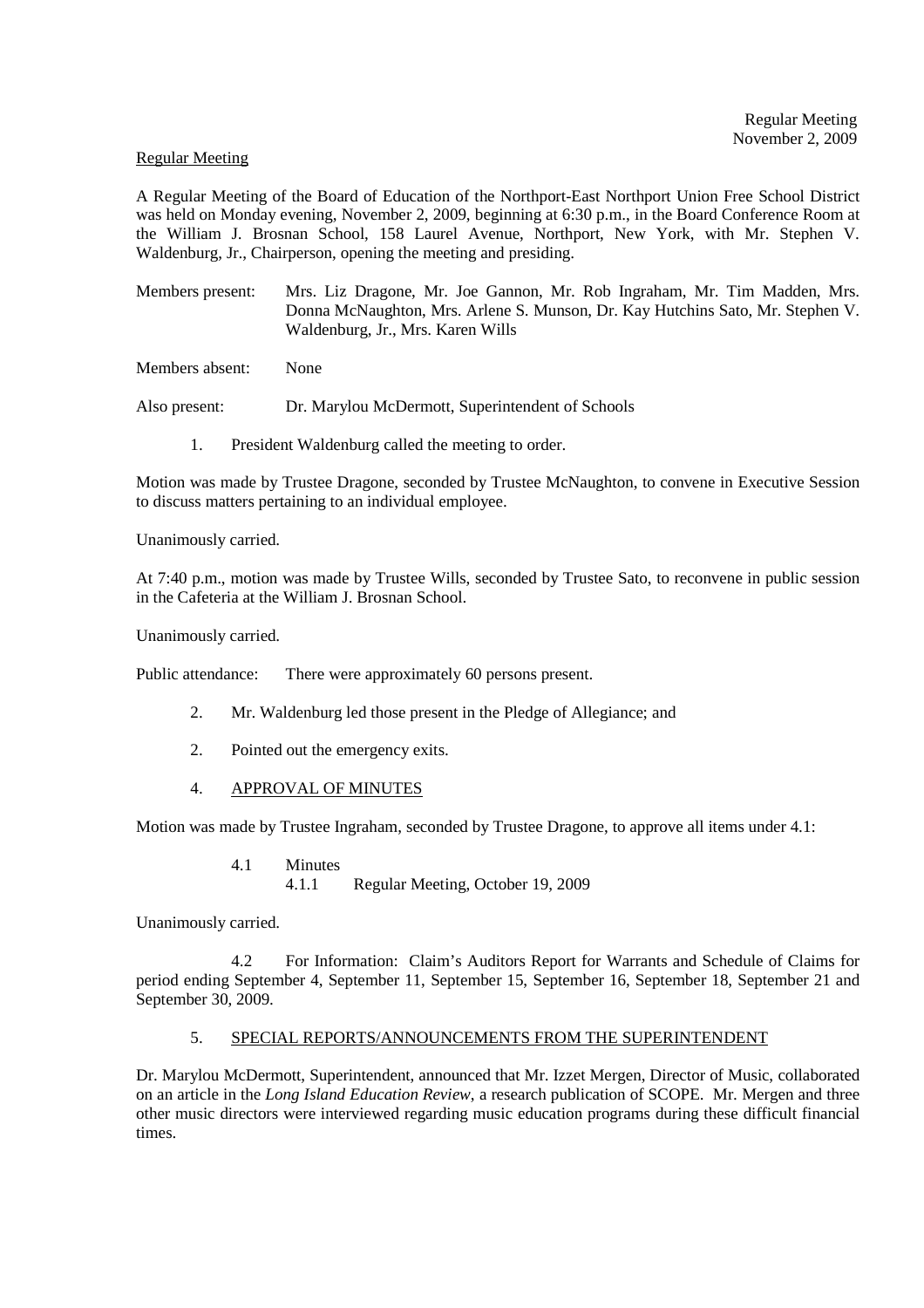Dr. McDermott introduced Mr. Andrew Bromm, Food Service Director, who applied for a grant and received a \$5,000 award and the Office of General Services (OGS) New York State 2009 Best Practices Award in recognition of his creative and innovative practices and use of USDA foods.

The Superintendent commended the many parents from Northport Middle School who attended the Drug and Alcohol Task Force forum presented to 7<sup>th</sup> grade students and parents on Thursday, October 29<sup>th</sup>. Dr. McDermott noted that the forum for East Northport Middle School 7<sup>th</sup> grade students and parents will take place on Wednesday, November 4<sup>th</sup>.

5.1 Accomplishments of Staff and Students

 5.1.1 Mr. Patricia Schmitt, District Chairperson of English K-12, introduced Jessica Luning, English Language Arts Department Student of the Month. Ms. Schmitt stated that Jessica's academic history demonstrates the level of rigor in her program and her outstanding achievement in the challenging courses she studies. Jessica's impressive grades over the past four years attest to her tenacity and penchant for scholarship. In addition to her academic program, Jessica participates in the High School Marching Band as a talented flutist and also serves as band president. Jessica is a member of the National Honor Society and volunteers at fundraisers and charitable events. Ms. Schmitt noted that Jessica's ambitions are to study and major in English possibly at Vassar or Williams College.

The President of the Board and the Superintendent presented Jessica with a certificate of commendation from the Board and congratulated her on her fine accomplishments.

5.1.2 Ms. Patricia Schmitt introduced Kristina Hayhurst, 1<sup>st</sup> Place Award Recipient in the Suffolk Reading Council Contest.

President Waldenburg and Superintendent McDermott congratulated Kristina on her accomplishment and presented her with a certificate of commendation.

5.1.3 Mr. Andrew Bromm, Food Services Director, was recognized earlier in the

5.2 Motion was made by Trustee Sato, seconded by Trustee Munson, to receive the Annual Report on Secondary Class Size.

Unanimously carried.

evening.

There was a brief discussion regarding courses not offered, the ability of students to fulfill sequence requirements of specific programs, and co-seating of IB and AP courses.

In response to a question, Ms. Irene McLaughlin, Northport High School Principal, stated that Journalism I and II were not run due to under-subscription and generation of the school newspaper, *The Rag,* is now running as an extracurricular activity. Ms. McLaughlin also noted that the staff is working diligently to be fiscally responsible. Regarding the Sports Medicine/Athletic Training course offerings, Ms. McLaughlin stated that they are working with the scheduling program to include the prerequisite requirement.

Motion was made by Trustee Dragone, seconded by Trustee Gannon, to reorder the agenda as follows: moving 5.6 up followed by 5.4.2, 5.4.1, 5.3, and 5.5.

Unanimously carried.

5.6 Dr. Marylou McDermott introduced Board Counsel John Gross of Ingerman Smith,

LLP.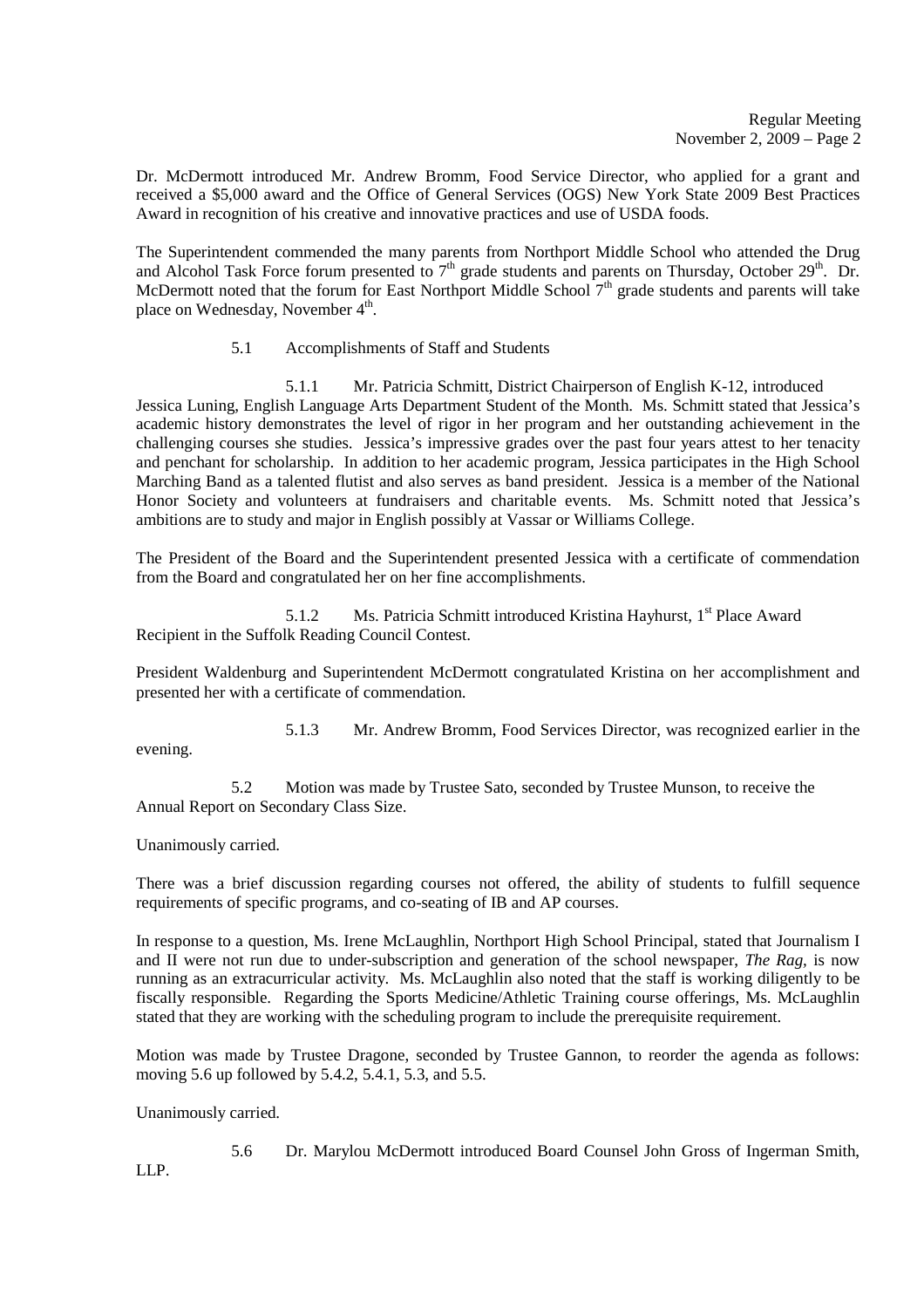Mr. Gross discussed a significant Nassau County Supreme Court decision which dismissed a claim by Nassau County Legislator Roger Corbin seeking annulment of the section of the Nassau County Administrative Code commonly referred to as the "Nassau County Guaranty". Justice Lally dismissed Legislator Corbin's petition and reaffirmed the legal viability of the Nassau County Guarantee and determined that the State legislature plainly recognized that school districts in Nassau County were not financially responsible for tax certiorari refunds. Mr. Gross noted that this decision is of significant financial importance. If the Court entered a judgment in favor of Legislator Corbin and Nassau County, the burden of approximately \$60 to \$100 million dollars in tax refunds would have been shifted to school districts.

Mr. Gross presented a report on the transportation of students under New York State Education Law §3635. Mr. Gross stated that generally Education Law §3635(1)(a) requires school districts to transport all students in grades kindergarten through twelve, including those attending non-public schools and charter schools, if the distance between such home and school is within the statutorily prescribed limits for such transportation. Under the law, students in grades kindergarten through eight must be provided transportation if they live more than two miles from the school to which they are assigned. Students in grades nine through twelve must be provided transportation if they live more than three miles from the school to which they are assigned. Transportation for lesser or greater distances may only be provided upon approval by the District's voters. Distance is measured by the nearest available publicly maintained route from home to school. Mr. Gross noted that school districts have broad discretion in selecting measuring points on school property as long as it is done fairly and consistently. Mr. Gross also noted that is it reasonable and sufficient to use an automobile odometer to measure distance to determine eligibility.

In order to change the transportations limitations, the Board of Education may place a proposition on the ballot or a community member may submit a petition to have a proposition placed on the ballot. School districts are required to provide transportation within the same mileage limitations to nonpublic schools attended by students residing in the district. Requests for transportation to nonpublic schools must be submitted in writing on or before the first day of April preceding the school year during which transportation will be provided.

Mr. Gross noted that the 2008-2009 transportation costs to the district were \$7,104,078 of which \$661,000 was reimbursed by State Aid.

The Commissioner of Education has ruled that New York State Education Law §3635 does not authorize the Board of Education to provide transportation for children of less than school age, except in limited circumstances. Section 3635(1)(3) of the Education Law authorizes, but does not require, the Board of Education, at its discretion, to provide transportation under certain circumstances to children attending grades K through 8 between school and child care locations within the school district and the District's general transportation mileage limitations apply. Mr. Gross stated that if the District decides to furnish such transportation, Section 3635 requires that such services be offered equally to all children in like circumstances, except that the Board may limit the provisions of such transportation to and from childcare locations located within the attendance zone of the school the child attends, and child day care centers and school age child care programs licensed or registered pursuant to section 399 of the Social Services Law located anywhere within the school district.

The Board of Education has elected to provide limited transportation for children attending grade K-8 between school and before and/or after-school child care locations consistent with the authorization provided for in Section 3635. Board Policy 8411.1 authorizes transportation of students to and from child care locations located inside their attendance zones and authorizes transportation of students to and from child day care centers and school age child care programs licensed or registered pursuant to Section 390 of the New York Social Services law located anywhere within the school district.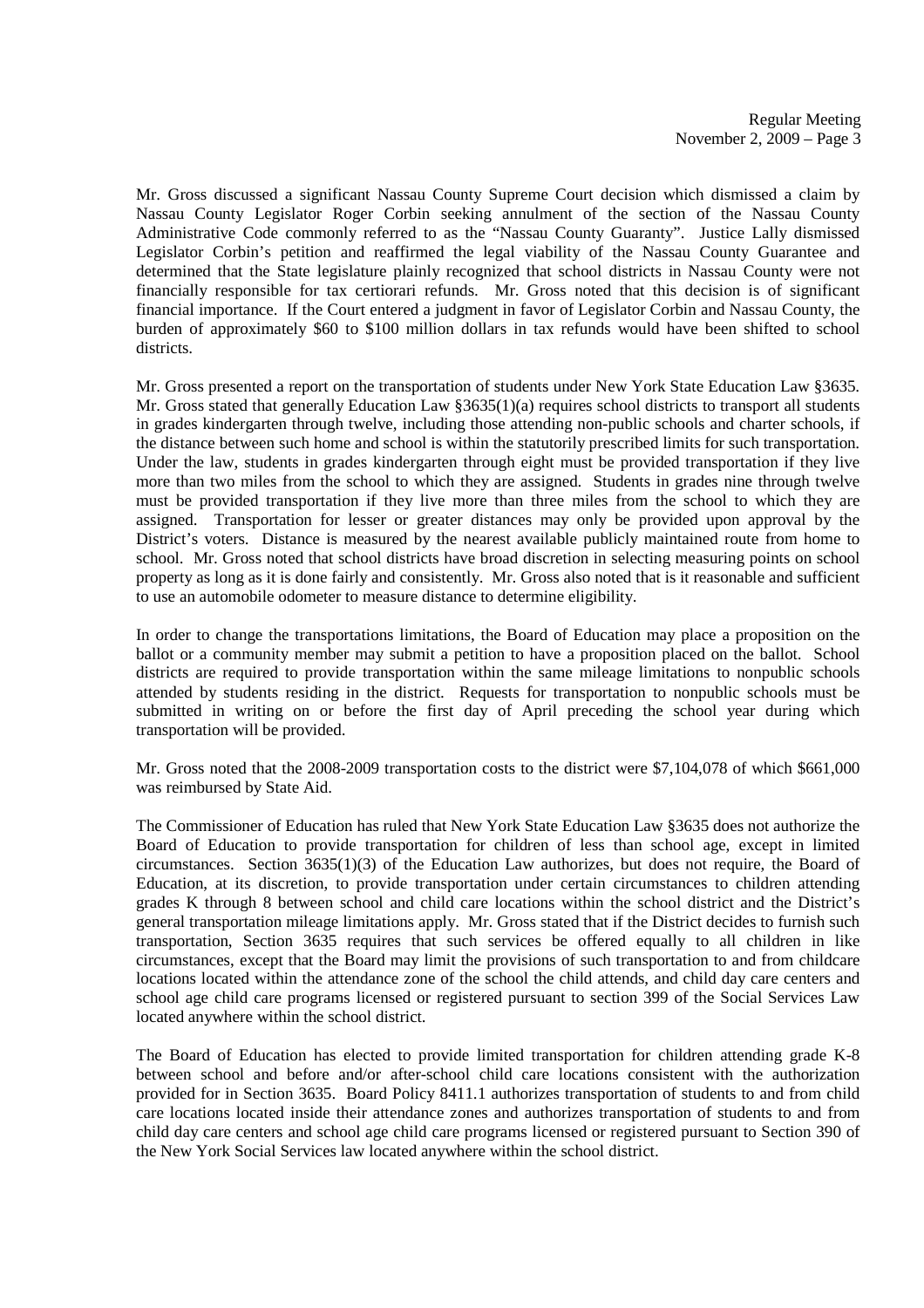Mr. Gross noted that the Village Pre-School informed the District that it is not a child care facility, rather it is a private preschool licensed by the State of New York. There was discussion regarding the policy being ambiguous and looking at the Village Pre-School in terms of a non-public educational facility.

Several parents noted that transportation to Village Pre-School would only be provided one way, therefore it would not be an additional service.

Mr. Gross stated that he will prepare an opinion letter regarding whether or not services to Village Pre-School can be provided under the general K-8 provision.

Mr. Gross stated that child safety zones are determined based on regulations established by the Commissioner of Transportation and in consultation with local law enforcement officials. The factors considered for a child safety zone include existence or non-existence of sidewalks or walkways; type of road surface; width of road, footpath or sidewalk; volume and average speed of traffic; density of population; character of area; and existence of traffic safety features. A petition may be submitted to the Board of Education for the establishment of a child safety zone or the Board may initiative an investigation on its own accord. Mr. Gross noted that if it is determined that a child safety zone should be established it must be presented to the voters for approval.

In response to a question about changing the point of measurement at the schools, President Waldenburg responded that he would not direct the superintendent to make that change without knowing the fiscal impact. Mr. Waldenburg asked the Superintendent to provide information on which governmental entity had jurisdiction over the intersection of Elwood Road/Reservoir Avenue and Route 25A with regards to repainting the crosswalk and the possibility of obtaining a crossing guard.

- 5.4 Review of instructional initiatives in the following areas:
	- 5.4.2 Library

Ms. Sally Herzog, Lead Librarian, stated that the 2009-2010 Library Initiatives include learning and teaching more about World Book Online Reference Center, enabling the Destiny Library System for use by the students from home, and investigating ways MOODLE can be used in the District's library program. Ms. Herzog noted that the Destiny Library Manager combines circulation, cataloging, searching, reporting and management in one centrally installed library software system. Ms. Herzog stated that a Library Media Specialist is a teacher, collaborator, resource locator, communicator, leader, professional development provider, technology integrator and innovator. Ms. Herzog noted that Library Media Specialists love to learn about new ideas and strategies for working with students and teachers and want to be lifelong learners and model that for students and colleagues.

The President of the Board and Superintendent thanked Ms. Herzog for her report on the district's library initiatives.

# 5.4.1 English Language Arts

Ms. Patricia Schmitt, District Chairperson of English K-12, presented her report on the 2009-2010 English Department Initiatives. Ms. Schmitt stated that the initiatives include developing a "Research and Language Skills Toolbox" for teachers and students in grades 6-12 using the Moodle online learning system, introducing information literacy standards and technology integration best practices at monthly department meetings, and developing mid-term common assessments and developing curricular changes in courses that culminate in the comprehensive English Regents examination. Ms. Schmitt discussed the integration of Library Media Standards with ELA Standards, emphasis placed on content reading and reading to learn, exposure to multiple texts including media and visual literacy, and synthesis and analysis of multiple and disparate texts.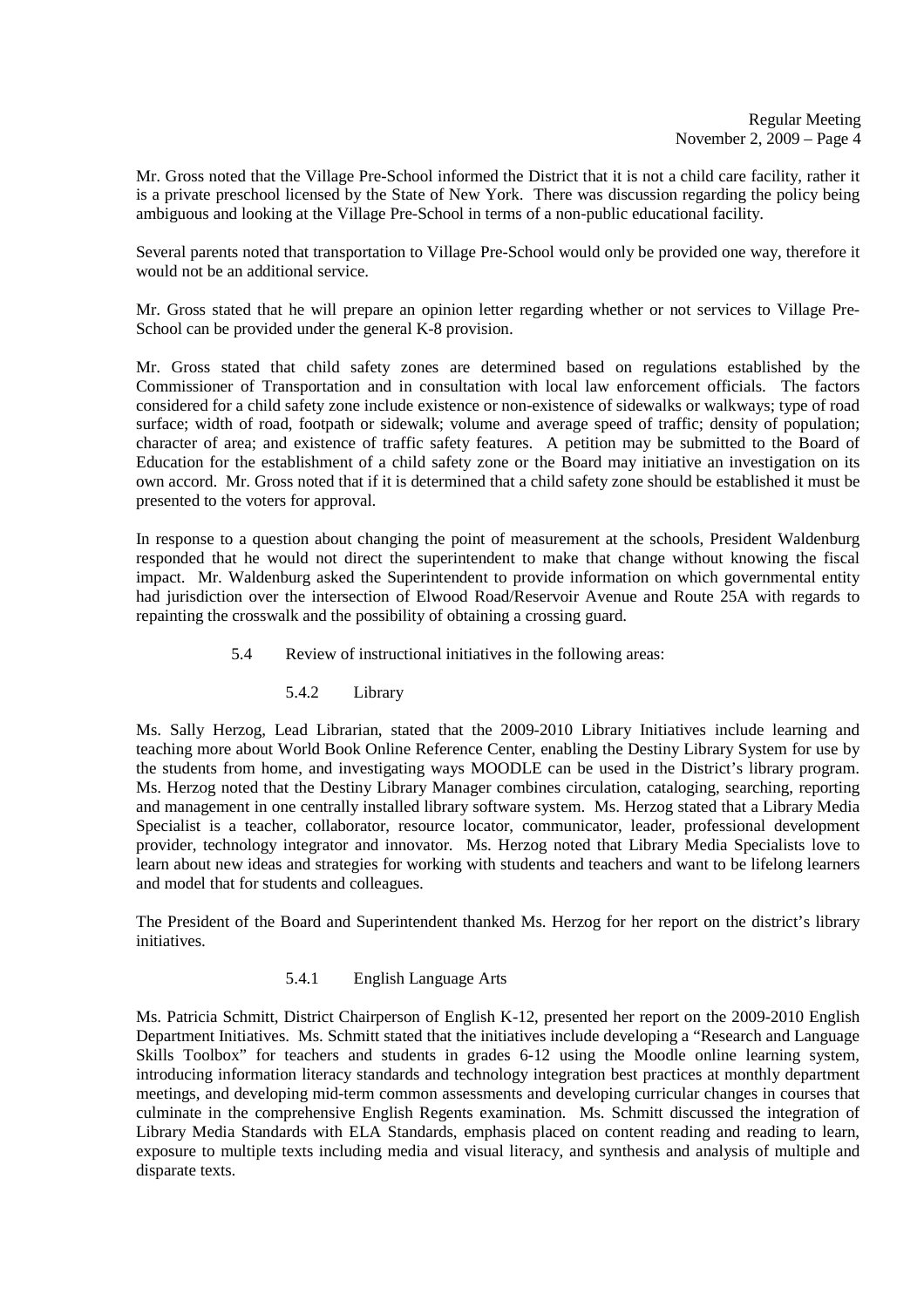Ms. Schmitt presented the 2008-2009 ELA results with a comparison the 2006-2007 and 2007-2008 results and comparison with similar schools. Ms. Schmitt noted a 22 point increase in the  $8<sup>th</sup>$  grade scores over a 4 year period.

Vice President Munson inquired if the district was moving towards using the automated bibliography and stated that many students are at a disadvantage when entering college in that they do not know how to create a proper bibliography. Mrs. Munson also inquired if there are plans to expand the databases.

Ms. Schmitt stated that teachers will evaluate free ones and give recommendation on Moodle, but right now the use of easybib is suggested.

At 11:00 p.m., motion was made by Trustee Sato, seconded by Trustee McNaughton, to extend the meeting.

Unanimously carried.

Trustee Ingraham asked how the teaching staff helps students improve their writing and how much individual conferencing the teachers do with students to help them improve. Mr. Ingraham also inquired how parents should measure the improvement in their child's writing and if there is sufficient emphasis in the curriculum to improve writing skills.

Ms. Schmitt responded that the writing workshop approach is used to teach writing. Ms. Schmitt noted that students are doing the bulk of the draft work with the teacher or in a computer room and the teachers are conferring with the students individually. Ms. Schmitt stated that if parents have not seen any progress in their child's writing that they should ask the teacher to look at the child's portfolio.

Dr. McDermott stated that the writing workshop is an ongoing initiative in the classrooms where there is an established procedure on how often conferences should take place and how feedback is given to students. Dr. McDermott stated that it is important that students are cognizant of their own writing style and their strengths and weaknesses as writers

There was further discussion regarding the testing data and how similar schools are denoted, best practices with reading comprehension, information literacy, balanced literacy, and the reading curriculum in individual schools.

The President of the Board and Dr. McDermott thanked Ms. Schmitt for her presentation on the English Language Arts initiatives.

 5.3 For Information: Report on course catalog changes being considered at the Middle Schools (Note: The final recommendations will be on the agenda for the December 21, 2009 meeting)

5.5 The President of the Board reviewed the upcoming Board of Education Meetings of November  $16<sup>th</sup>$ , December  $7<sup>th</sup>$  and December  $21<sup>st</sup>$ , 2009.

# 6. COMMUNICATIONS

There were no letters of communication.

## 7. PUBLIC PARTICIPATION

Name Comment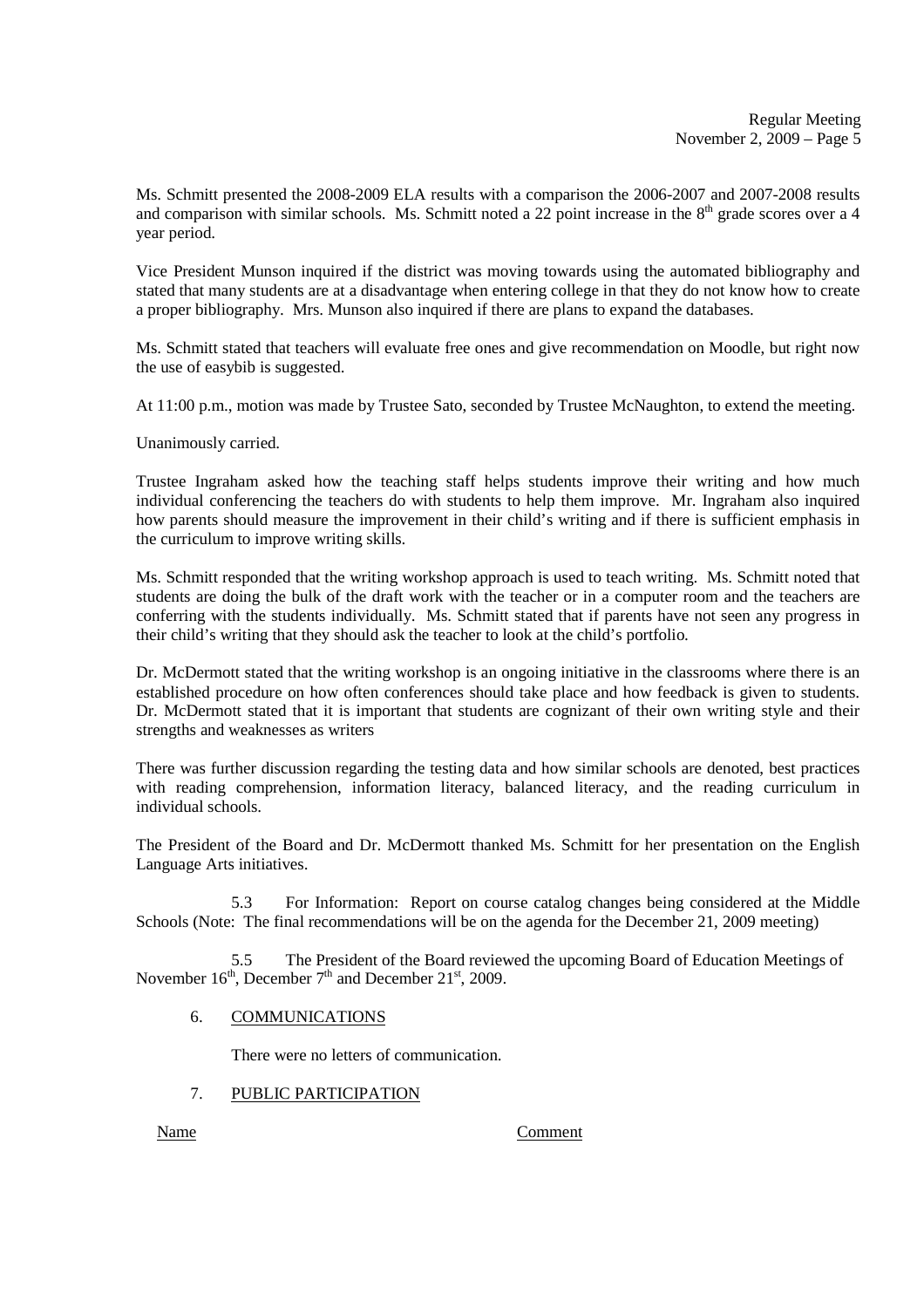Regular Meeting November 2, 2009 – Page 6

Andrew Rapiejko Stated that the Wilson program is a great program for children with Parent decoding issues but the District is in need of a program to help students with reading comprehension. Mr. Rapiejko stated that he feels that reading should be the most important topic discussed in the initiatives. Mr. Rapiejko stated that he was told the elementary building principals are in charge of the reading programs and he inquired if other districts have a reading director.

Dr. Marylou McDermott stated the reading program is looked at from a global K-12 perspective and that reading comprehension is an integral strategy. Dr. McDermott noted that all elementary principals are trained in the balanced literacy program and at the elementary level every teacher is a teacher of reading and trained that way. Dr. McDermott also stated that the reading program does need to be looked at more closely and it may be determined that a leader may be needed in that area.

Motion was made by Trustee Munson, seconded by Trustee Gannon, to approve all items under 8. and 9., including Supplemental 8.1.1 (Schedule A  $#10-43$ ), Supplemental 8.1.2 (Schedule B  $#13-14$ ), and Supplemental 9.5, 9.6 and 9.7.

## 8. SUPERINTENDENT'S REPORT, GENERAL - FOR BOARD ACTION

 8.1 Personnel Schedules, each dated November 2, 2009, and each attached and made part of the official minutes:

| 8.1.1 | Schedule A             | - Certified Staff (including Supplemental A)         |
|-------|------------------------|------------------------------------------------------|
| 8.1.2 | Schedule B             | - Non-Instructional Staff (including Supplemental B) |
| 8.1.3 | Schedule C             | - Salary Transfers                                   |
| 8.1.4 | Schedule D - Extra Pay |                                                      |
| 8.1.5 | Schedule K             | - PDC NASA                                           |
| 8.1.6 | Schedule L - PDC UTN   |                                                      |

### 9. SUPERINTENDENT'S REPORT, FINANCIAL - FOR BOARD ACTION

 9.1 Authorizing the administration to apply for the following Suffolk's Edge Teacher Center Grants:

 9.1.1 \$1,500.00 to be used at East Northport Middle School to develop a picture book library of content area texts (math, social studies, science, language arts)

 9.1.2 \$1,200.00 to be used at East Northport Middle School to create an in-class social studies library to facilitate and stimulate student interest in various historical topics related to the 8<sup>th</sup> grade curriculum

 9.1.3 \$1,200.00 to be used at Northport High School to develop an after school program designed to support at-risk adolescents who do not qualify for special education services, have poor attendance, are disengaged from the school environment and experience limited academic success, by providing after school support from professional educators experienced in assisting at-risk students

 9.1.4 \$1,500.00 to be used at Dickinson Avenue School to implement an interactive, instructional approach to improve fluency and overall reading achievement among second and third grade special education students in one classroom

 9.1.5 \$1,500.00 *"Character Education Through Law and Literacy"* grant to be used at Fifth Avenue Elementary School to create a new, student scripted, mock trial based upon the book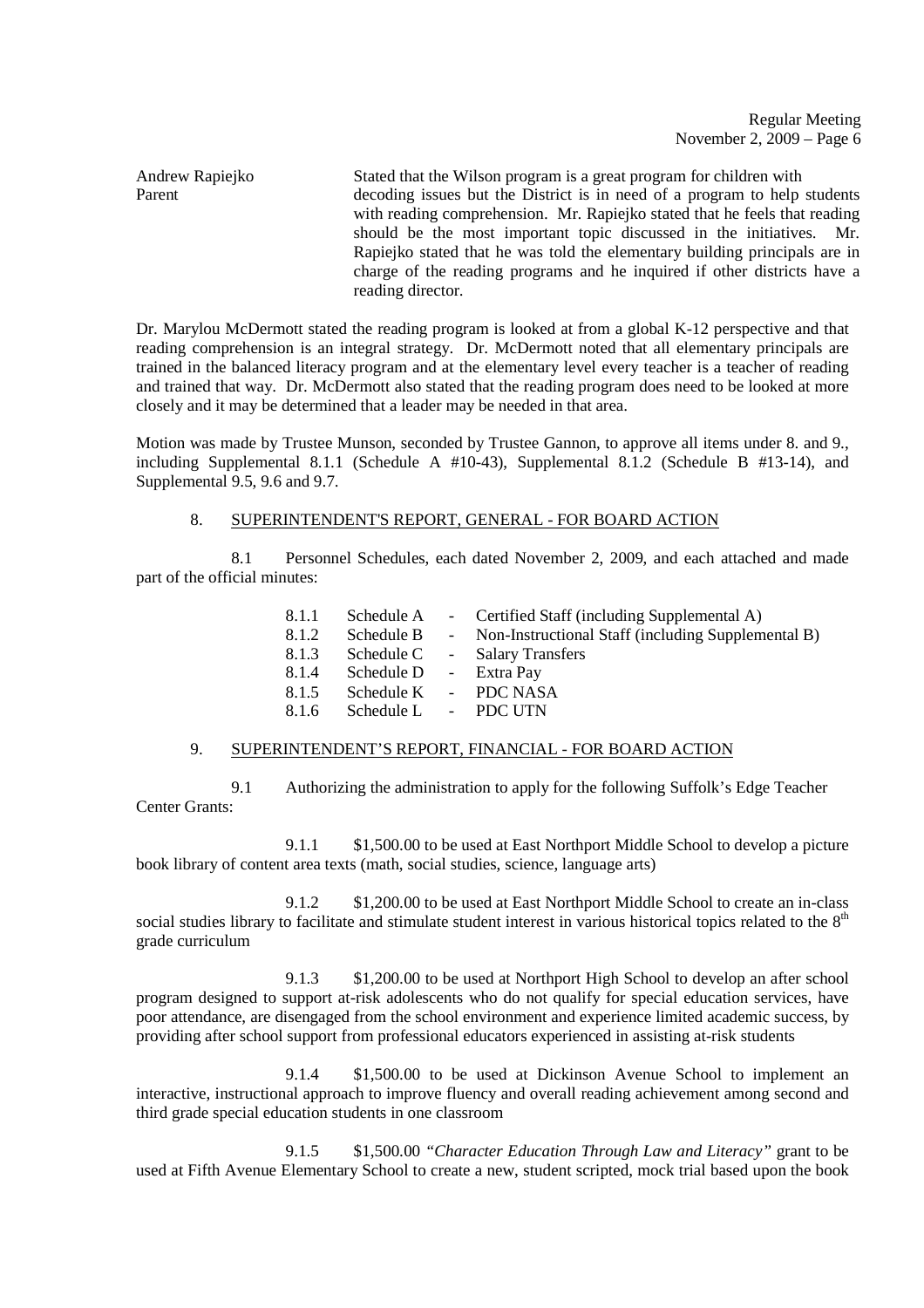*Shiloh*, which is read by students at the  $5<sup>th</sup>$  grade level

 9.1.6 \$1,500.00 *"The CSI Challenge"* grant to be used at Northport High School to help develop and host a Forensic Science and Criminal Investigation Competition

 9.1.7 \$1,500.00 *"Fourth Grade Junior Detectives"* grant to be used at Pulaski Road Elementary School to build literacy skills, especially those assessed on the NYS 4<sup>th</sup> grade ELA exam

 9.1.8 \$1,500.00 *"Salute to Hospitalized Veterans"* grant to be used at East Northport Middle School to conduct a joint effort between two model programs in the district

9.2 Authorizing the administration to apply for the following Target Field Trip Grant

9.2.1 \$800.00 to offset Fifth Avenue Elementary School's fifth grade trip to

Gettysburg, PA

9.3 Approving the following donations to the District:

 9.3.1 \$2,168.00 from various donors to the Michael C. Kauffman Memorial Scholarship Fund

 9.4 Approving a 2009-2010 Instructional Service Agreement between the Northport-East Northport Union Free School District and Development Disabilities Institute

9.5 Approving End of Year transfer of funds to balance 2008-2009 budget

9.6 Approving transfer of general fund appropriations (\$4,599.867.06) in the 2009-2010

budget

 9.7 Approving transfer of general fund appropriations (16,702.20) in the 2009-2010 budget

Vote on Trustee Munson's motion to approve all items under 8. and 9., including Supplemental 8.1.1 (Schedule A #10-43), Supplemental 8.1.2 (Schedule B #13-14), and Supplemental 9.5, 9.6 and 9.7 was unanimously carried.

## 10. SUPERINTENDENT'S REPORT - FOR INFORMATION ONLY

- 10.1 Schedule H Use of Facilities
- 10.2 Schedule I Home Instruction

## 11. UNFINISHED BUSINESS

Trustee Wills inquired about the status of Suffolk County Water Authority placing wells on school district property and noted the letter the Board received about SCWA using BOCES property.

Ms. Kathleen Molander, Assistant Superintendent for Business, stated that she left a message with Mr. Pokorny from the Suffolk County Water Authority but has not heard back. Ms. Molander will get in touch with Mr. Pokorny to discuss whether use of District property is still a viable option.

### 12. NEW BUSINESS